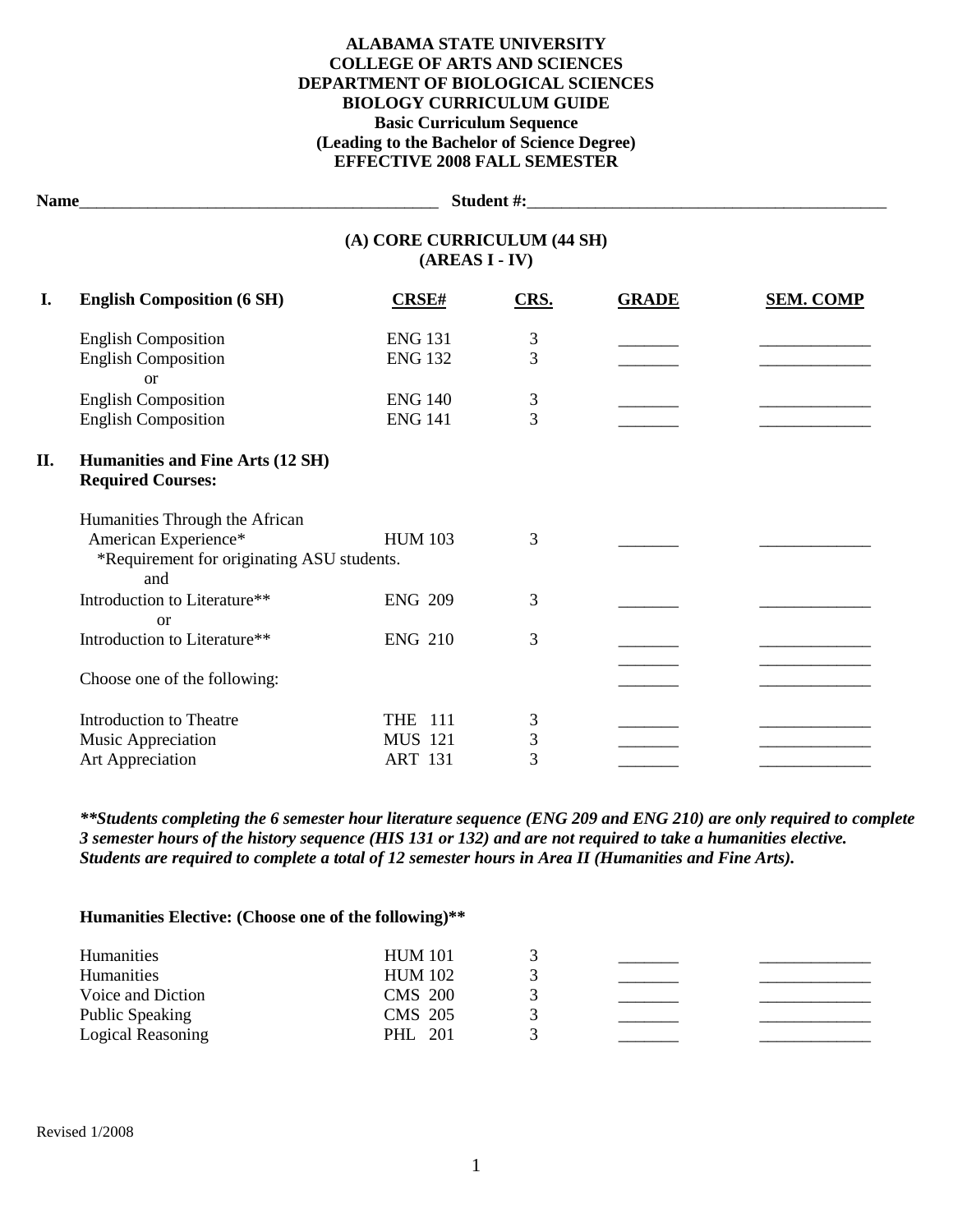|                                                                                | <b>CRSE#</b>   | CRS.                                                                                            | <b>GRADE</b> | <b>SEM. COMP</b> |  |  |
|--------------------------------------------------------------------------------|----------------|-------------------------------------------------------------------------------------------------|--------------|------------------|--|--|
| <b>Natural Sciences and Mathematics (13 SH)</b><br>(A) Natural Sciences (8 SH) |                |                                                                                                 |              |                  |  |  |
| General Biology                                                                | <b>BIO</b> 127 | 4                                                                                               |              |                  |  |  |
| <b>General Biology</b>                                                         | <b>BIO</b> 128 | 4                                                                                               |              |                  |  |  |
|                                                                                |                |                                                                                                 |              |                  |  |  |
| Pre-Calculus Trigonometry                                                      | <b>MAT 165</b> | 5                                                                                               |              |                  |  |  |
| <b>Required Courses:</b>                                                       |                |                                                                                                 |              |                  |  |  |
| World Geography*<br>and                                                        | GEO 206        | 3                                                                                               |              |                  |  |  |
| World History**                                                                | <b>HIS</b> 131 | 3                                                                                               |              |                  |  |  |
| World History**                                                                | HIS 132        | 3                                                                                               |              |                  |  |  |
|                                                                                |                | (B) Mathematics and Computer Science (5 SH)<br>History, Social, and Behavioral Sciences (12 SH) |              |                  |  |  |

# **\* Requirement for originating ASU students.**

**\*\****Students satisfying the 6 semester hour history sequence (HIS 131 and 132) are only required to complete 3 semester hours of the literature sequence (ENG 209 and 210) and only one history, social and behavioral science elective. Students are required to complete a total of 12 semester hours in Area IV (History, Social and Behavioral Sciences)*

### **History, Social, and Behavioral Sciences Electives: (Choose two of the following)\*\***

| Societies Around the World<br>Principles of Economics | <b>ANT 113</b><br><b>ECO 251</b> |  |  |
|-------------------------------------------------------|----------------------------------|--|--|
| Introduction to Economics                             | <b>ECO 254</b>                   |  |  |
| <b>American Government</b>                            | <b>POS 207</b>                   |  |  |
| General Psychology                                    | <b>PSY 251</b>                   |  |  |
| Introduction to Sociology                             | <b>SOC</b> 110                   |  |  |

#### **Orientation – Required of All Undergraduates (1 SH)**

| <b>Freshman Orientation</b> | 100<br>ік |  |  |  |
|-----------------------------|-----------|--|--|--|
|-----------------------------|-----------|--|--|--|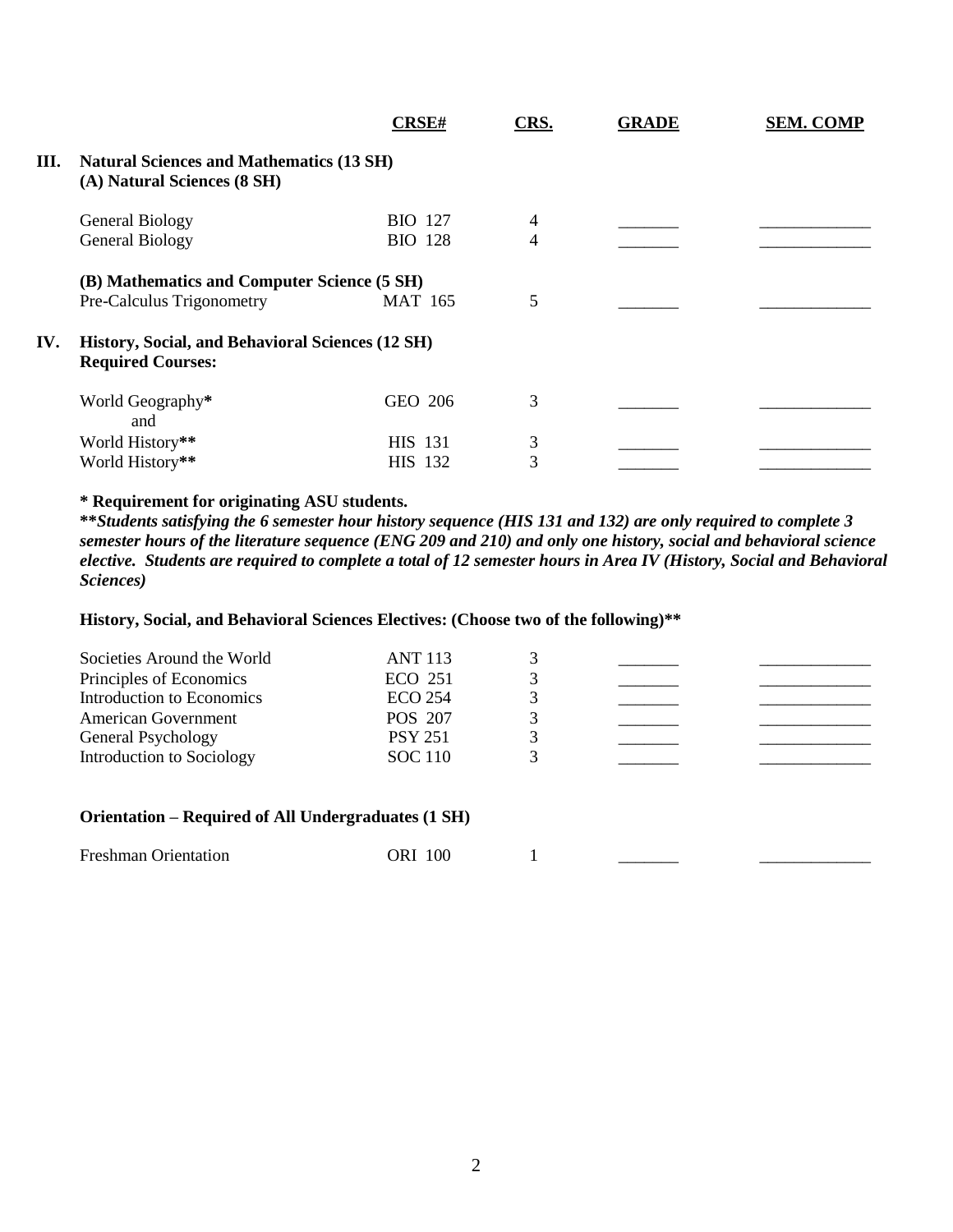## **B) PRE-PROFESSIONAL STUDIES (19 HRS) (AREA V)**

|       |                                                            | CRSE#                     | CRS.              | <b>GRADE</b>                                     | SEM. COMP |
|-------|------------------------------------------------------------|---------------------------|-------------------|--------------------------------------------------|-----------|
| V.    | Pre-Professional, Major Courses (19 SH)                    |                           |                   |                                                  |           |
|       |                                                            |                           |                   |                                                  |           |
|       | General College Chemistry I                                | <b>CHE 141</b>            | 4                 |                                                  |           |
|       | General College Chemistry II                               | <b>CHE 142</b>            | 4                 |                                                  |           |
|       | <b>College Physics I</b>                                   | <b>PHY 206</b>            | 4                 |                                                  |           |
|       | College Physics II                                         | PHY 207<br>CIS 205        | 4<br>3            |                                                  |           |
|       | <b>Information Systems</b>                                 |                           |                   |                                                  |           |
|       | or<br>Introduction to Computer<br>Science                  | <b>CSC 210</b>            | 3                 |                                                  |           |
|       |                                                            |                           | (AREAS VI - VIII) | C) PROFESSIONAL - MAJOR FIELD CURRICULUM (54 SH) |           |
| VI.   | <b>Required Major Courses (32 SH)</b>                      |                           |                   |                                                  |           |
|       | <b>General Zoology</b>                                     | <b>BIO 240</b>            | 4                 |                                                  |           |
|       | <b>General Botany</b>                                      | <b>BIO 241</b>            | 4                 |                                                  |           |
|       | Population Biology and Evolution                           | <b>BIO 305</b>            | 3                 |                                                  |           |
|       | Ecology                                                    | <b>BIO 310</b>            | 4                 |                                                  |           |
|       | <b>Human Physiology</b>                                    | <b>BIO 320</b>            | 4                 |                                                  |           |
|       | Cell Biology                                               | <b>BIO 337</b>            | 4                 |                                                  |           |
|       | Biological Techn. & Instrum.                               | <b>BIO 350</b>            | 4                 |                                                  |           |
|       | Molecular Bio. & Genetics                                  | <b>BIO 420</b>            | 4                 |                                                  |           |
|       | Seminar in Biology                                         | <b>BIO 450</b>            | 1                 |                                                  |           |
|       |                                                            |                           |                   |                                                  |           |
| VII.  | Major Course Electives (12 SH) BIO 300 - 400 level courses |                           |                   |                                                  |           |
|       |                                                            |                           |                   |                                                  |           |
|       |                                                            |                           |                   |                                                  |           |
|       |                                                            |                           |                   |                                                  |           |
| VIII. | <b>Required Support Courses (10 SH)</b>                    |                           |                   |                                                  |           |
|       | Organic Chemistry I                                        | <b>CHE 211</b>            | 5                 |                                                  |           |
|       | Organic Chemistry II                                       | <b>CHE 212</b>            | 5                 |                                                  |           |
|       |                                                            |                           |                   |                                                  |           |
|       |                                                            | (D) FREE ELECTIVE (6 HRS) | (AREA IX)         |                                                  |           |
| IX.   | <b>General Electives (6 SH)</b>                            |                           |                   |                                                  |           |
|       |                                                            |                           |                   |                                                  |           |
|       |                                                            |                           |                   |                                                  |           |
|       |                                                            |                           |                   |                                                  |           |